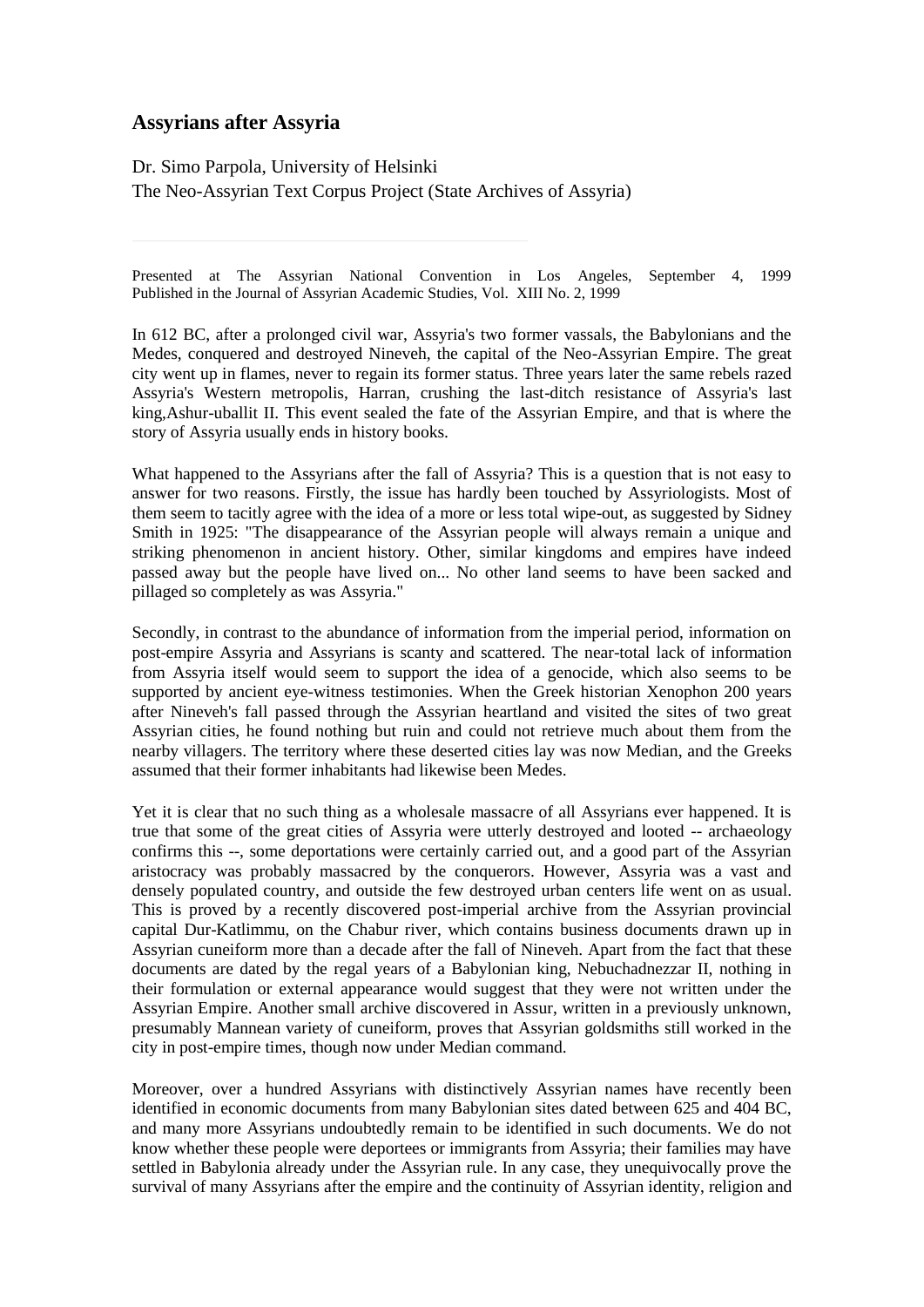culture in post-empire times. Many of these names contain the divine name Ashur, and some of the individuals concerned occupied quite high positions: one Pan-Ashur-lumur was the secretary of the crown prince Cambyses under Cyrus II in 530 BC.

Distinctively Assyrians names are also found in later Aramaic and Greek texts from Assur, Hatra, Dura-Europus and Palmyra, and continue to be attested until the beginning of the Sasanian period. These names are recognizable from the Assyrian divine names invoked in them; but whereas earlier the other name elements were predominantly Akkadian, they now are exclusively Aramaic. This coupled with the Aramaic script and language of the texts shows that the Assyrians of these later times no longer spoke Akkadian as their mother tongue. In all other respects, however, they continued the traditions of the imperial period. The gods Ashur, Sherua, Istar, Nanaya, Bel, Nabu and Nergal continued to be worshiped in Assur at least until the early third century AD; the local cultic calendar was that of the imperial period; the temple of Ashur was restored in the second century AD; and the stelae of the local rulers resemble those of Assyrian kings in the imperial period. It is also worth pointing out that many of the Aramaic names occurring in the post-empire inscriptions and graffiti from Assur are already attested in imperial texts from the same site that are 800 years older.

Assur was by no means the only city where Assyrian religion and cults survived the fall of the empire. The temple of Sin, the great moon god of Harran, was restored by the Babylonian king Nabonidus in the mid-sixth century BC, and the Persian king Cyrus claims to have returned Ishtar of Nineveh to her temple in Nineveh. Classical sources attest to the continuity of Assyrian cults in other Syrian cities until late antiquity; in Harran, the cults of Sin, Nikkal, Bel, Nabu, Tammuz and other Assyrian gods persisted until the 10th century AD and are still referred to in Islamic sources. Typically Assyrian priests with their distinctive long conical hats and tunics are depicted on several Graeco-Roman monuments from Northern Syria and East Anatolia.

We know little of the political status of Assyria in the decades following its fall, but it seems that the western part of the Empire as far as the Tigris fell into the hands of the Babylonians, while the eastern Transtigridian areas, including the Assyrian heartland north of Assur, came under Median rule. Under the Achaemenid Empire, the western areas annexed to Babylonia formed a satrapy called Athura (a loanword from Imperial Aramaic Athur, "Assyria"), while the Assyrian heartland remained incorporated in the satrapy of Mada (Old Persian for "Media"). Both satrapies paid yearly tribute and contributed men for the military campaigns and building projects of the Persian kings. Assyrian soldiers participated in the expedition of Xerxes against Greece (480 BC) according to Herodotus, and Assyrians from both Athura and Mada participated in the construction of the palace of Darius at Susa (500-490 BC).

Interestingly, it was the "Median" Assyrians who executed the gold works and glazing of this palace, whereas the Assyrians from the satrapy of Athura provided the timber for the palace from Mt. Lebanon. In the Babylonian version of the Persian inscription, the name Athura is at this point rendered Eber nari, "land beyond the river (Euphrates)." This shows that the Western, originally Aramean, half of the Assyrian Empire was already at this time firmly identified with Assyria proper, an important issue to which we shall return later on.

We thus see that by Achaemenid times, Assyria, though split in two, had re-emerged as a political entity of considerable military and economic strength. In 520 BC, both Athura and Mada joined the revolt against Darius, trying to regain their independence. This revolt was a failure, but in a sense the Assyrian Empire had already been re-established long ago. Actually, in the final analysis, it had never been destroyed at all but had just changed ownership: first to Babylonian and Median dynasties, and then to a Persian one.

Contemporaries and later Greek historians did not make a big distinction between the Assyrian Empire and its successors: in their eyes, the "monarchy" or "universal hegemony" first held by